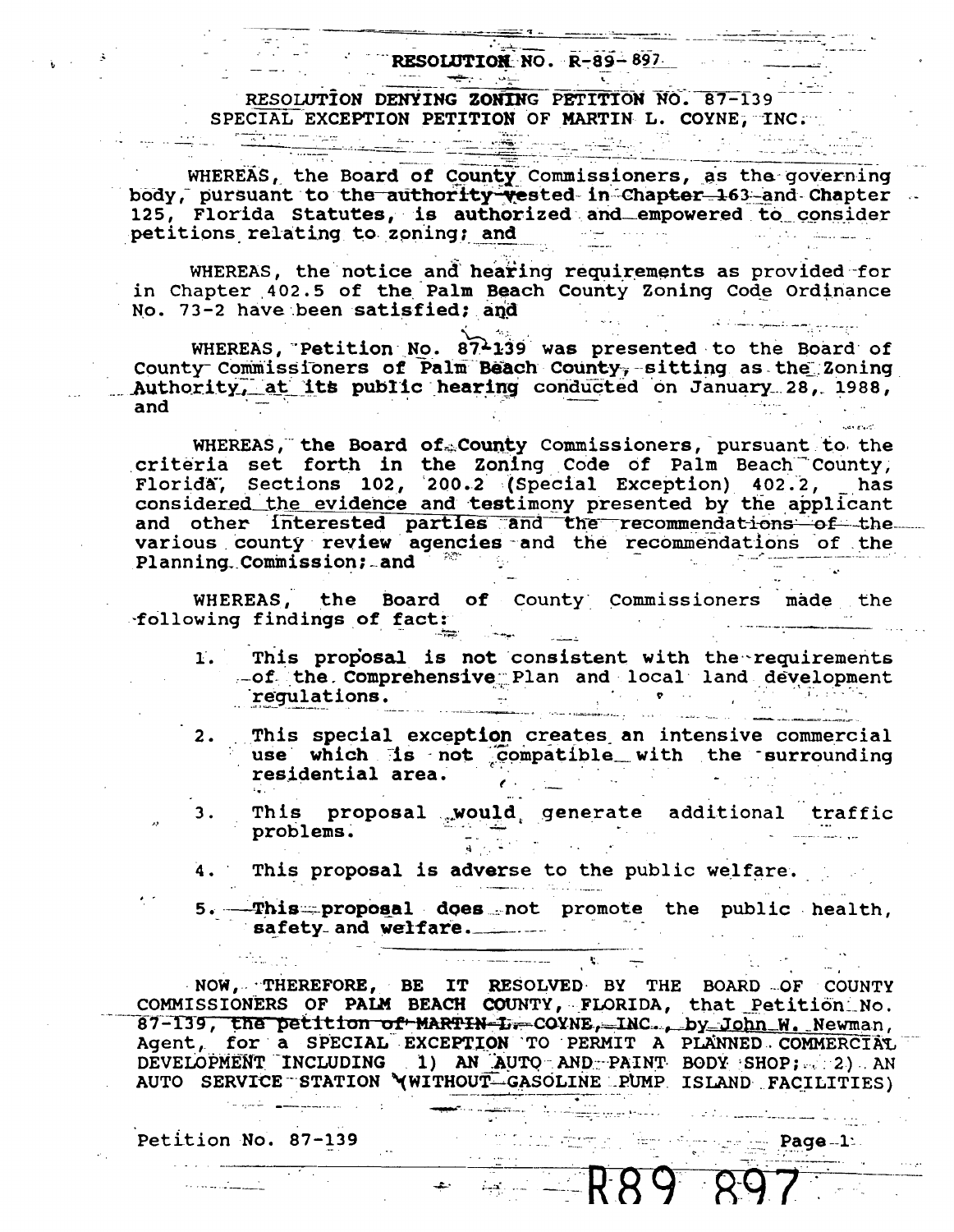WITH ACCESSORY MECHANICAL REPAIR; AND 3) A CAR WASH (SELF SERVICE AND AUTOMATIC), on a parcel of land lying in portions of Lots 12 and 34, Block 82, PAIM BEACH FARMS PLAT NO. 3, Section 31, Township 47 South, Range 42 East, as recorded in Plat Book 2, Page 39, TOGETHER WITH that certain 30 foot road reservation<br>1ying between said Lots 12 and 34, and being all more fully described as follows:

**TERRAH KENDELIKAN KE** 

Commencing at the intersection of the centerline of Southwest 66th Avenue and the centerline of Southwest 19th Street as shown on the plat of Sandalfoot Cove Section One, recorded in Plat Book 28, Pages 225 and 226; thence South 89 degrees 05' 05" West along the said centerline of Southwest 19th Street a distance of 896.452 feet to a point on the East line of the West<br>45.00 feet of said Lot 12; thence South 01 degrees 37'-51" East along the said East line a distance of 50.00 feet to a point on the South right of way line of said Southwest 19th Street and the Point of Beginning. Thence continuing South 01-degrees 37' 51" East along the said East line of the West 45.00 feet of Lot 12 and along the East line of the West 45.00 feet of said Lot 34 and extensions thereof, a distance of 376.694 feet; thence North 89 degrees 05' 05" East a distance of 343.461 feet; thence North 0 degrees 54' 55" West a distance of 30.00 feet; thence North 0 degrees 05' 05" East a distance of 42.426 feet; thence North 0 degrees 54' 55" West a distance of 101.663 feet; thence South 89. degrees 05' 05" West a distance of 30.00 feet; thence North 00 degrees 54' 55" West a distance of 215.00 feet to a point on the said South right of way line of Southwest 19th Street; thence<br>South 89-degrees 05' 05" West along the said South-right of way<br>line a distance of 350.156 feet to the POINT OF BEGINNING, located on the southeast corner of the intersection of State Road 7 (U.S. 441), and Southwest 19th Street (Marina Boulevard), was denied, with prejudice.

Page 2

89-

Petition No. 87-139